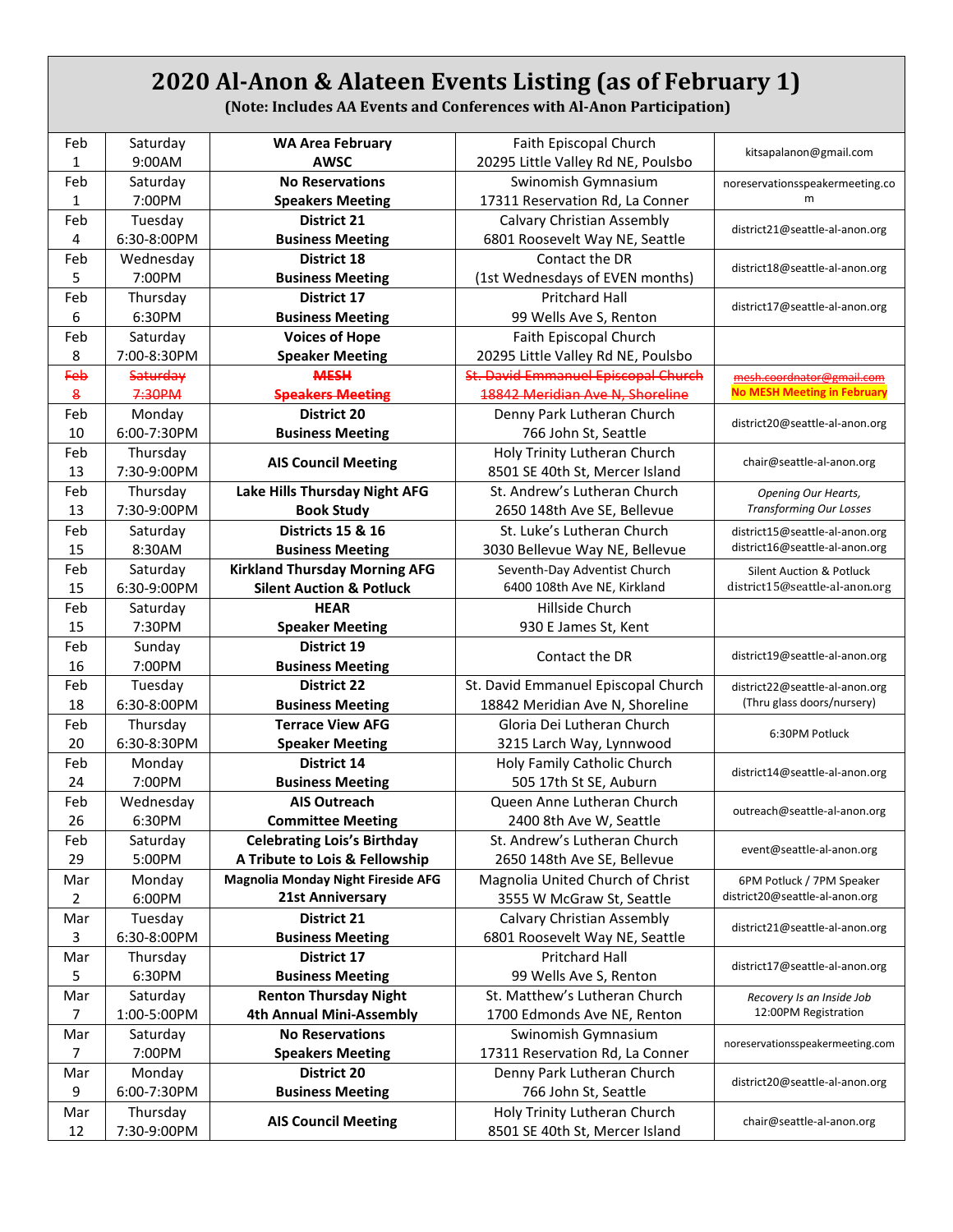| Mar            | Thursday    | Lake Hills Thursday Night AFG       | St. Andrew's Lutheran Church          | <b>Opening Our Hearts,</b>      |
|----------------|-------------|-------------------------------------|---------------------------------------|---------------------------------|
| 12             | 7:30-9:00PM | <b>Book Study</b>                   | 2650 148th Ave SE, Bellevue           | <b>Transforming Our Losses</b>  |
| Mar            | Saturday    |                                     | <b>Brooklake Church</b>               |                                 |
| 14             | 11:00AM     | <b>Burien Little Assembly</b>       | 629 S 356th St, Federal Way           | www.burienlittleassembly.org    |
| Mar            | Saturday    | <b>Voices of Hope</b>               | Faith Episcopal Church                |                                 |
| 14             | 7:00-8:30PM | <b>Speaker Meeting</b>              | 20295 Little Valley Rd NE, Poulsbo    |                                 |
| Mar            | Saturday    | <b>MESH</b>                         | St. David Emmanuel Episcopal Church   |                                 |
| 14             | 7:30PM      | <b>Speakers Meeting</b>             | 18842 Meridian Ave N, Shoreline       | mesh.coordnator@gmail.com       |
| Mar            | Sunday      | District 19                         |                                       |                                 |
| 15             | 7:00PM      | <b>Business Meeting</b>             | Contact the DR                        | district19@seattle-al-anon.org  |
| Mar            | Tuesday     | <b>District 22</b>                  | St. David Emmanuel Episcopal Church   | district22@seattle-al-anon.org  |
| 17             | 6:30-8:00PM | <b>Business Meeting</b>             | 18842 Meridian Ave N, Shoreline       | (Thru glass doors/nursery)      |
| Mar            | Saturday    | <b>Districts 15 &amp; 16</b>        | St. Luke's Lutheran Church            | district15@seattle-al-anon.org  |
| 21             | 8:30AM      | <b>Business Meeting</b>             | 3030 Bellevue Way NE, Bellevue        | district16@seattle-al-anon.org  |
| Mar            | Saturday    | <b>HEAR</b>                         | Hillside Church                       |                                 |
| 21             | 7:30PM      | <b>Speaker Meeting</b>              | 930 E James St, Kent                  |                                 |
| Mar            | Monday      | District 14                         | Holy Family Catholic Church           |                                 |
| 23             | 7:00PM      | <b>Business Meeting</b>             | 505 17th St SE, Auburn                | district14@seattle-al-anon.org  |
| Mar            | Monday      | <b>Burien Turning Point AFG</b>     | St. Elizabeth's Episcopal             |                                 |
| 30             | 7:00PM      | <b>Speaker Meeting</b>              | 1005 SW 152nd St, Burien              | district18@seattle-al-anon.org  |
| Mar            | Monday      | <b>Meadowdale AFG</b>               | St. Hilda & St. Patrick Episcopal     | Spring into Recovery            |
| 30             | 7:00PM      | <b>Speakers Meeting</b>             | 15224 52 <sup>nd</sup> Ave W, Edmonds | district22@seattle-al-anon.org  |
| Mar            | Monday      | <b>Parents for Serenity AFG</b>     | Holy Trinity Lutheran Church          |                                 |
| 30             | 7:30PM      | <b>Speaker Meeting</b>              | 8501 SE 40th St, Mercer Island        |                                 |
| Apr            | Wednesday   | <b>District 18</b>                  | Contact the DR                        |                                 |
| 1              | 7:00PM      | <b>Business Meeting</b>             | (1st Wednesdays of EVEN months)       | district18@seattle-al-anon.org  |
| Apr            | Thursday    | <b>District 17</b>                  | <b>Pritchard Hall</b>                 |                                 |
| 2              | 6:30PM      | <b>Business Meeting</b>             | 99 Wells Ave S, Renton                | district17@seattle-al-anon.org  |
| Apr            |             | <b>WA Area Pre-Con</b>              | Campbell's Resort                     |                                 |
| $3 - 4$        | Weekend     | <b>Assembly</b>                     | 104 W Woodin Ave, Chelan              | chair@wa-al-anon.org            |
| Apr            | Saturday    | <b>No Reservations</b>              | Swinomish Gymnasium                   | noreservationsspeakermeeting.co |
| 4              | 7:00PM      | <b>Speakers Meeting</b>             | 17311 Reservation Rd, La Conner       | m                               |
| Apr            | Tuesday     | <b>District 21</b>                  | Calvary Christian Assembly            |                                 |
| $\overline{7}$ | 6:30-8:00PM | <b>Business Meeting</b>             | 6801 Roosevelt Way NE, Seattle        | district21@seattle-al-anon.org  |
| Apr            | Thursday    |                                     | Holy Trinity Lutheran Church          |                                 |
| 9              | 7:30-9:00PM | <b>AIS Council Meeting</b>          | 8501 SE 40th St, Mercer Island        | chair@seattle-al-anon.org       |
| Apr            | Thursday    | Lake Hills Thursday Night AFG       | St. Andrew's Lutheran Church          | <b>Opening Our Hearts,</b>      |
| 9              | 7:30-9:00PM | <b>Book Study</b>                   | 2650 148th Ave SE, Bellevue           | <b>Transforming Our Losses</b>  |
| Apr            | Saturday    | <b>Voices of Hope</b>               | Faith Episcopal Church                |                                 |
| 11             | 7:00-8:30PM | <b>Speaker Meeting</b>              | 20295 Little Valley Rd NE, Poulsbo    |                                 |
| Apr            | Saturday    | <b>MESH</b>                         | St. David Emmanuel Episcopal Church   |                                 |
| 11             | 7:30PM      | <b>Speakers Meeting</b>             | 18842 Meridian Ave N, Shoreline       | mesh.coordnator@gmail.com       |
| Apr            | Monday      | <b>District 20</b>                  | Denny Park Lutheran Church            |                                 |
| 13             | 6:00-7:30PM | <b>Business Meeting</b>             | 766 John St, Seattle                  | district20@seattle-al-anon.org  |
| Apr            |             | <b>Alateen Sponsor Training and</b> | Lazy F Camp and Retreat Center        |                                 |
| 17-19          | Weekend     | <b>Recovery (ASTAR)</b>             | 16170 Manastash Rd, Ellensburg        | alateen-safety@wa-al-anon.org   |
| Apr            | Saturday    | <b>Districts 15 &amp; 16</b>        | St. Luke's Lutheran Church            | district15@seattle-al-anon.org  |
| 18             | 8:30AM      | <b>Business Meeting</b>             | 3030 Bellevue Way NE, Bellevue        | district16@seattle-al-anon.org  |
| Apr            | Saturday    | <b>HEAR</b>                         | Hillside Church                       |                                 |
| 18             | 7:30PM      | <b>Speaker Meeting</b>              | 930 E James St, Kent                  |                                 |
| Apr            | Sunday      | District 19                         |                                       |                                 |
| 19             | 7:00PM      | <b>Business Meeting</b>             | Contact the DR                        | district19@seattle-al-anon.org  |
| Apr            | Tuesday     | <b>District 22</b>                  | St. David Emmanuel Episcopal Church   | district22@seattle-al-anon.org  |
| 21             | 6:30-8:00PM | <b>Business Meeting</b>             | 18842 Meridian Ave N, Shoreline       | (Thru glass doors/nursery)      |
| Apr            | Monday      | District 14                         | Holy Family Catholic Church           |                                 |
| 27             | 7:00PM      | <b>Business Meeting</b>             | 505 17th St SE, Auburn                | district14@seattle-al-anon.org  |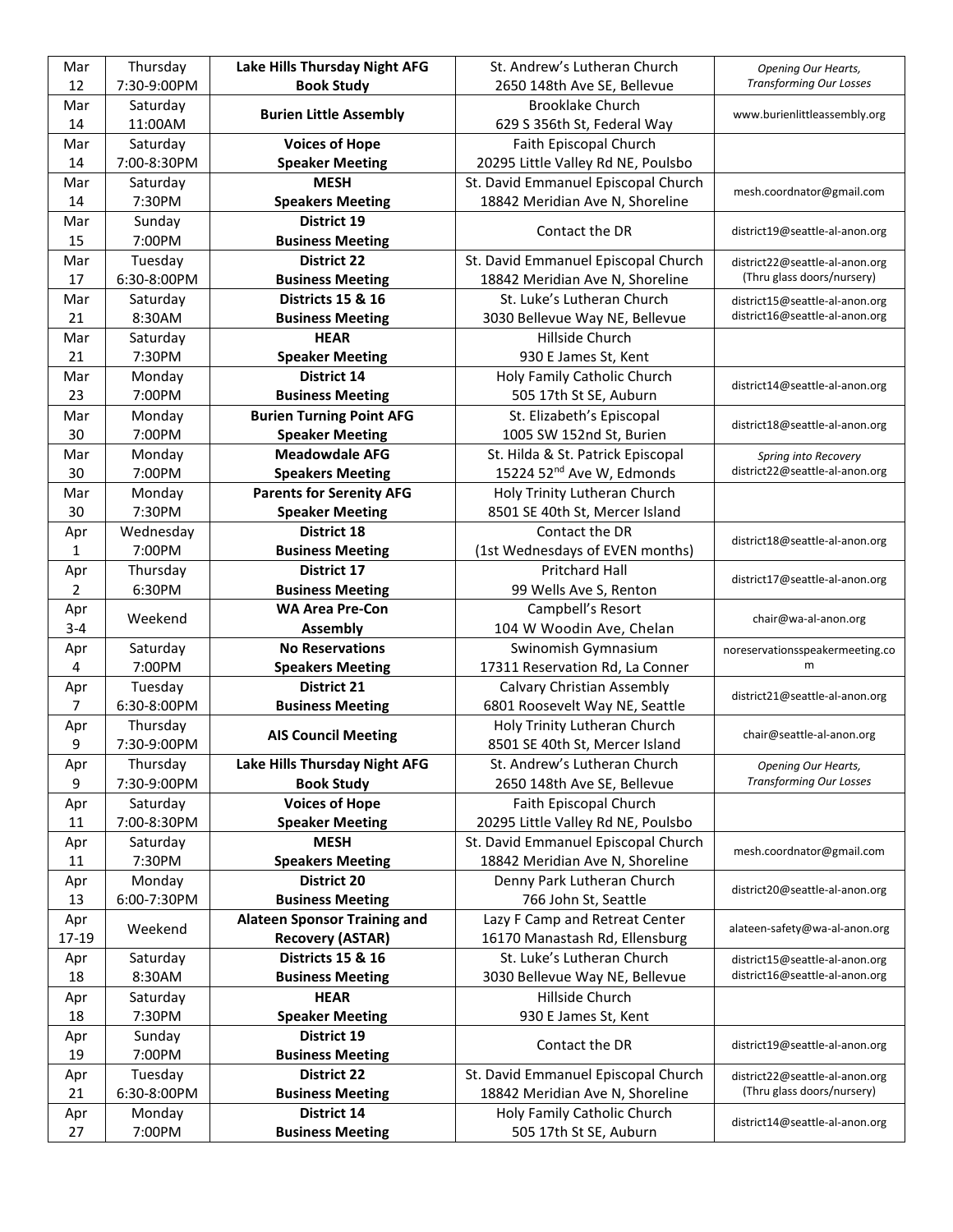| Apr                    | Thursday               | West Seattle Women Living in                  | Fauntleroy Church                                                      |                                                              |
|------------------------|------------------------|-----------------------------------------------|------------------------------------------------------------------------|--------------------------------------------------------------|
| 30                     | 7:00PM                 | <b>Focus AFG Speaker Meeting</b>              | 9140 California Ave SW, Seattle                                        |                                                              |
| May                    | Saturday               | <b>No Reservations</b>                        | Swinomish Gymnasium                                                    | noreservationsspeakermeeting.co                              |
| 2                      | 7:00PM                 | <b>Speakers Meeting</b>                       | 17311 Reservation Rd, La Conner                                        | m                                                            |
| May                    | Tuesday                | <b>District 21</b>                            | <b>Calvary Christian Assembly</b>                                      |                                                              |
| 5                      | 6:30-8:00PM            | <b>Business Meeting</b>                       | 6801 Roosevelt Way NE, Seattle                                         | district21@seattle-al-anon.org                               |
| May                    | Thursday               | District 17                                   | <b>Pritchard Hall</b>                                                  |                                                              |
| 7                      | 6:30PM                 | <b>Business Meeting</b>                       | 99 Wells Ave S, Renton                                                 | district17@seattle-al-anon.org                               |
| May                    | Saturday               | <b>Voices of Hope</b>                         | Faith Episcopal Church                                                 |                                                              |
| 9                      | 7:00-8:30PM            | <b>Speaker Meeting</b>                        | 20295 Little Valley Rd NE, Poulsbo                                     |                                                              |
| May                    | Saturday               | <b>MESH</b>                                   | St. David Emmanuel Episcopal Church                                    |                                                              |
| 9                      | 7:30PM                 | <b>Speakers Meeting</b>                       | 18842 Meridian Ave N, Shoreline                                        | mesh.coordnator@gmail.com                                    |
| May                    | Monday                 | <b>District 20</b>                            | Denny Park Lutheran Church                                             |                                                              |
| 9                      | 6:00-7:30PM            | <b>Business Meeting</b>                       | 766 John St, Seattle                                                   | district20@seattle-al-anon.org                               |
| May                    | Thursday               |                                               | Holy Trinity Lutheran Church                                           |                                                              |
| 14                     | 7:30-9:00PM            | <b>AIS Council Meeting</b>                    | 8501 SE 40th St, Mercer Island                                         | chair@seattle-al-anon.org                                    |
| May                    | Thursday               | Lake Hills Thursday Night AFG                 | St. Andrew's Lutheran Church                                           | <b>Opening Our Hearts,</b>                                   |
| 14                     | 7:30-9:00PM            | <b>Book Study</b>                             | 2650 148th Ave SE, Bellevue                                            | <b>Transforming Our Losses</b>                               |
| May                    | Saturday               | <b>Districts 15 &amp; 16</b>                  | St. Luke's Lutheran Church                                             | district15@seattle-al-anon.org                               |
| 16                     | 8:30AM                 | <b>Business Meeting</b>                       | 3030 Bellevue Way NE, Bellevue                                         | district16@seattle-al-anon.org                               |
| May                    | Saturday               | <b>HEAR</b>                                   | Hillside Church                                                        |                                                              |
| 16                     | 7:30PM                 | <b>Speaker Meeting</b>                        | 930 E James St, Kent                                                   |                                                              |
| May                    | Sunday                 | District 19                                   |                                                                        |                                                              |
| 17                     | 7:00PM                 | <b>Business Meeting</b>                       | Contact the DR                                                         | district19@seattle-al-anon.org                               |
| May                    | Tuesday                | <b>District 22</b>                            | St. David Emmanuel Episcopal Church                                    | district22@seattle-al-anon.org                               |
| 19                     | 6:30-8:00PM            | <b>Business Meeting</b>                       | 18842 Meridian Ave N, Shoreline                                        | (Thru glass doors/nursery)                                   |
| May                    | Thursday               | <b>Terrace View AFG</b>                       | Gloria Dei Lutheran Church                                             |                                                              |
| 21                     | 6:30-8:30PM            | <b>Speaker Meeting</b>                        | 3215 Larch Way, Lynnwood                                               | 6:30PM Potluck                                               |
| May                    | Monday                 | <b>District 14</b>                            | Holy Family Catholic Church                                            |                                                              |
|                        |                        |                                               |                                                                        |                                                              |
|                        |                        |                                               |                                                                        | district14@seattle-al-anon.org                               |
| 25                     | 7:00PM                 | <b>Business Meeting</b>                       | 505 17th St SE, Auburn                                                 |                                                              |
| May                    | Weekend                | <b>WA Summer Seminar Assembly</b>             | Sun Mountain Lodge                                                     | alt-chair@wa-al-anon.org                                     |
| 29-31                  |                        |                                               | 604 Patterson Lake Rd, Winthrop                                        |                                                              |
| May                    | Friday                 | <b>Seattle Men's AFG</b>                      | Northminster Presbyterian Church                                       |                                                              |
| 29                     | 7:30PM                 | <b>Quarterly Speaker Meeting</b>              | 7706 25th Ave NW, Seattle                                              |                                                              |
| June<br>$\overline{2}$ | Tuesday<br>6:30-8:00PM | <b>District 21</b>                            | Calvary Christian Assembly                                             | district21@seattle-al-anon.org                               |
|                        |                        | <b>Business Meeting</b><br><b>District 18</b> | 6801 Roosevelt Way NE, Seattle                                         |                                                              |
| June<br>3              | Wednesday              |                                               | Contact the DR                                                         | district18@seattle-al-anon.org                               |
|                        | 7:00PM                 | <b>Business Meeting</b><br>District 17        | (1st Wednesdays of EVEN months)<br>Pritchard Hall                      |                                                              |
| June<br>4              | Thursday<br>6:30PM     | <b>Business Meeting</b>                       | 99 Wells Ave S, Renton                                                 | district17@seattle-al-anon.org                               |
| June                   |                        | <b>No Reservations</b>                        | Swinomish Gymnasium                                                    |                                                              |
| 6                      | Saturday<br>7:00PM     | <b>Speakers Meeting</b>                       | 17311 Reservation Rd, La Conner                                        | noreservationsspeakermeeting.co<br>m                         |
| June                   |                        | District 20                                   | Denny Park Lutheran Church                                             |                                                              |
| 8                      | Monday<br>6:00-7:30PM  |                                               | 766 John St, Seattle                                                   | district20@seattle-al-anon.org                               |
| June                   |                        | <b>Business Meeting</b>                       |                                                                        |                                                              |
|                        | Thursday               | <b>AIS Council Meeting</b>                    | Holy Trinity Lutheran Church                                           | chair@seattle-al-anon.org                                    |
| 11                     | 7:30-9:00PM            |                                               | 8501 SE 40th St, Mercer Island                                         |                                                              |
| June                   | Thursday               | Lake Hills Thursday Night AFG                 | St. Andrew's Lutheran Church                                           | Opening Our Hearts,<br><b>Transforming Our Losses</b>        |
| 11                     | 7:30-9:00PM            | <b>Book Study</b>                             | 2650 148th Ave SE, Bellevue                                            |                                                              |
| June                   | Weekend                | <b>Kent All Men's AFG</b>                     | Ft. Worden                                                             | mensalanon.wordpress.com                                     |
| $12 - 14$              |                        | Ft. Worden Weekend                            | 200 Battery Way, Port Townsend                                         |                                                              |
| June                   | Saturday               | <b>Voices of Hope</b>                         | Faith Episcopal Church                                                 |                                                              |
| 13                     | 7:00-8:30PM            | <b>Speaker Meeting</b>                        | 20295 Little Valley Rd NE, Poulsbo                                     |                                                              |
| June                   | Saturday               | <b>MESH</b>                                   | St. David Emmanuel Episcopal Church                                    | mesh.coordnator@gmail.com                                    |
| 13                     | 7:30PM                 | <b>Speakers Meeting</b>                       | 18842 Meridian Ave N, Shoreline                                        |                                                              |
| June<br>16             | Tuesday<br>6:30-8:00PM | <b>District 22</b><br><b>Business Meeting</b> | St. David Emmanuel Episcopal Church<br>18842 Meridian Ave N, Shoreline | district22@seattle-al-anon.org<br>(Thru glass doors/nursery) |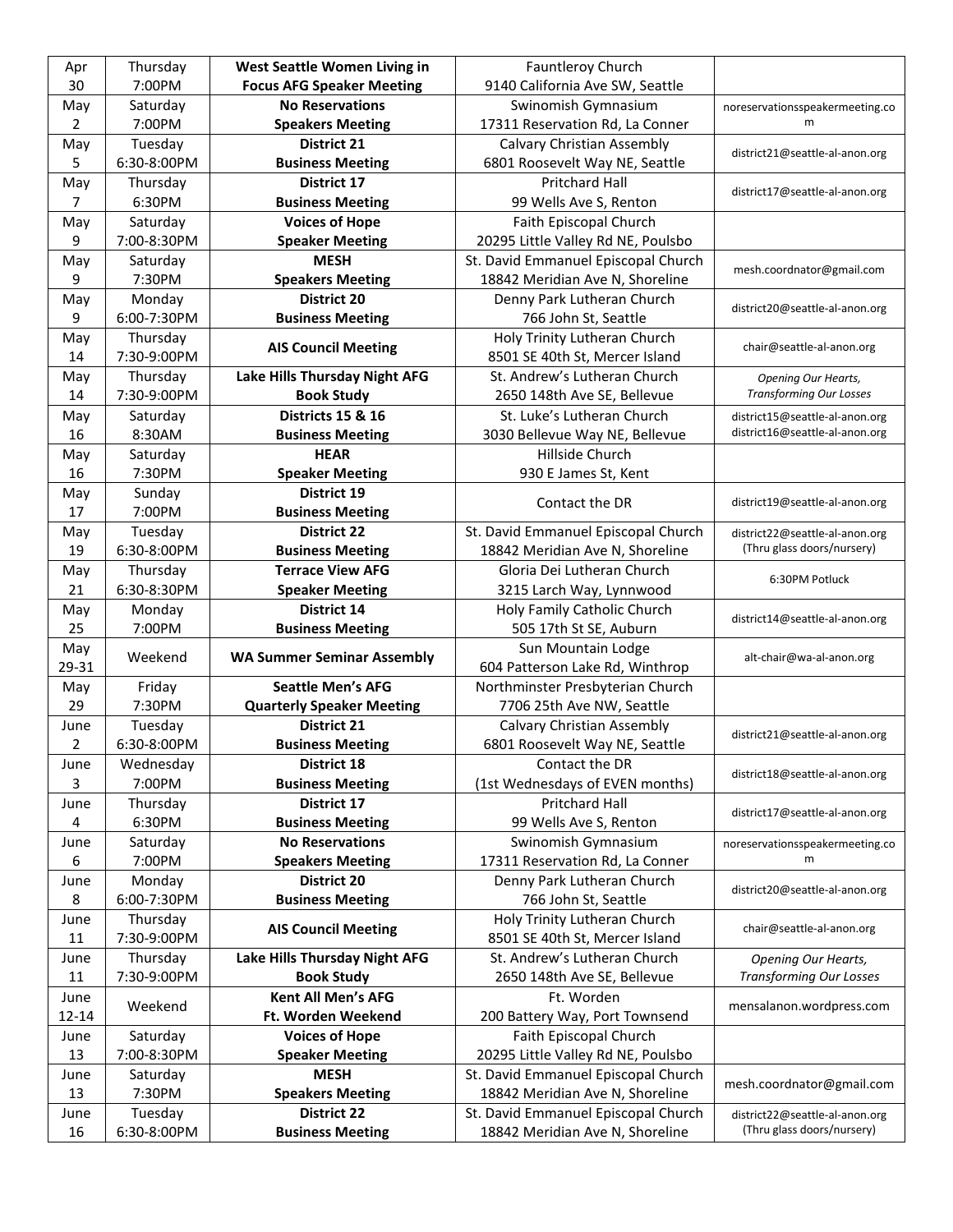| June  | Saturday           | <b>Districts 15 &amp; 16</b>                  | St. Luke's Lutheran Church                             | district15@seattle-al-anon.org       |
|-------|--------------------|-----------------------------------------------|--------------------------------------------------------|--------------------------------------|
| 20    | 8:30AM             | <b>Business Meeting</b>                       | 3030 Bellevue Way NE, Bellevue                         | district16@seattle-al-anon.org       |
| June  | Saturday           | <b>HEAR</b>                                   | Hillside Church                                        |                                      |
| 20    | 7:30PM             | <b>Speaker Meeting</b>                        | 930 E James St, Kent                                   |                                      |
| June  | Sunday             | District 19                                   |                                                        |                                      |
| 21    | 7:00PM             | <b>Business Meeting</b>                       | Contact the DR                                         | district19@seattle-al-anon.org       |
| June  | Monday             | District 14                                   | Holy Family Catholic Church                            |                                      |
| 22    | 7:00PM             | <b>Business Meeting</b>                       | 505 17th St SE, Auburn                                 | district14@seattle-al-anon.org       |
| June  | Monday             | <b>Burien Turning Point AFG</b>               | St. Elizabeth's Episcopal                              |                                      |
| 29    | 7:00PM             | <b>Speaker Meeting</b>                        | 1005 SW 152nd St, Burien                               | district18@seattle-al-anon.org       |
| June  | Monday             | <b>Meadowdale AFG</b>                         | St. Hilda & St. Patrick Episcopal                      |                                      |
| 29    | 7:00PM             | <b>Special Event</b>                          | 15224 52nd Ave W, Edmonds                              |                                      |
| June  | Monday             | <b>Parents for Serenity AFG</b>               | Holy Trinity Lutheran Church                           |                                      |
| 29    | 7:30PM             | <b>Speaker Meeting</b>                        | 8501 SE 40th St, Mercer Island                         |                                      |
| July  | Thursday           | District 17                                   | Pritchard Hall                                         |                                      |
| 2     | 6:30PM             | <b>Business Meeting</b>                       | 99 Wells Ave S, Renton                                 | district17@seattle-al-anon.org       |
|       |                    | <b>No Reservations</b>                        |                                                        |                                      |
| July  | Saturday<br>7:00PM |                                               | Swinomish Gymnasium<br>17311 Reservation Rd, La Conner | noreservationsspeakermeeting.co<br>m |
| 4     |                    | <b>Speakers Meeting</b><br><b>District 21</b> |                                                        |                                      |
| July  | Tuesday            |                                               | Calvary Christian Assembly                             | district21@seattle-al-anon.org       |
| 7     | 6:30-8:00PM        | <b>Business Meeting</b>                       | 6801 Roosevelt Way NE, Seattle                         |                                      |
| July  | Thursday           | <b>AIS Council Meeting</b>                    | Holy Trinity Lutheran Church                           | chair@seattle-al-anon.org            |
| 9     | 7:30-9:00PM        |                                               | 8501 SE 40th St, Mercer Island                         |                                      |
| July  | Saturday           | <b>Voices of Hope</b>                         | Faith Episcopal Church                                 |                                      |
| 11    | 7:00-8:30PM        | <b>Speaker Meeting</b>                        | 20295 Little Valley Rd NE, Poulsbo                     |                                      |
| July  | Saturday           | <b>MESH</b>                                   | St. David Emmanuel Episcopal Church                    | mesh.coordnator@gmail.com            |
| 11    | 7:30PM             | <b>Speakers Meeting</b>                       | 18842 Meridian Ave N, Shoreline                        |                                      |
| July  | Monday             | <b>District 20</b>                            | Denny Park Lutheran Church                             | district20@seattle-al-anon.org       |
| 13    | 6:00-7:30PM        | <b>Business Meeting</b>                       | 766 John St, Seattle                                   |                                      |
| July  | Saturday           | <b>Districts 15 &amp; 16</b>                  | St. Luke's Lutheran Church                             | district15@seattle-al-anon.org       |
| 18    | 8:30AM             | <b>Business Meeting</b>                       | 3030 Bellevue Way NE, Bellevue                         | district16@seattle-al-anon.org       |
| July  | Saturday           | <b>HEAR</b>                                   | Hillside Church                                        |                                      |
| 18    | 7:30PM             | <b>Speaker Meeting</b>                        | 930 E James St, Kent                                   |                                      |
| July  | Sunday             | District 19                                   | Contact the DR                                         | district19@seattle-al-anon.org       |
| 19    | 7:00PM             | <b>Business Meeting</b>                       |                                                        |                                      |
| July  | Tuesday            | <b>District 22</b>                            | St. David Emmanuel Episcopal Church                    | district22@seattle-al-anon.org       |
| 21    | 6:30-8:00PM        | <b>Business Meeting</b>                       | 18842 Meridian Ave N, Shoreline                        | (Thru glass doors/nursery)           |
| July  | Monday             | District 14                                   | Holy Family Catholic Church                            | district14@seattle-al-anon.org       |
| 26    | 7:00PM             | <b>Business Meeting</b>                       | 505 17th St SE, Auburn                                 |                                      |
| July  | Thursday           | West Seattle Women Living in                  | <b>Fauntleroy Church</b>                               |                                      |
| 30    | 7:00PM             | <b>Focus AFG Speaker Meeting</b>              | 9140 California Ave SW, Seattle                        |                                      |
| July  | Friday             | <b>Seattle Men's AFG</b>                      | Northminster Presbyterian Church                       |                                      |
| 31    | 7:30PM             | <b>Quarterly Speaker Meeting</b>              | 7706 25th Ave NW, Seattle                              |                                      |
| Aug   | Saturday           | <b>WA Area August</b>                         | <b>TBD</b>                                             |                                      |
| 1     | <b>TBD</b>         | <b>AWSC</b>                                   |                                                        |                                      |
| Aug   | Saturday           | <b>No Reservations</b>                        | Swinomish Gymnasium                                    | noreservationsspeakermeeting.co      |
| 1     | 7:00PM             | <b>Speakers Meeting</b>                       | 17311 Reservation Rd, La Conner                        | m                                    |
| Aug   | Tuesday            | District 21                                   | <b>Calvary Christian Assembly</b>                      | district21@seattle-al-anon.org       |
| 4     | 6:30-8:00PM        | <b>Business Meeting</b>                       | 6801 Roosevelt Way NE, Seattle                         |                                      |
| Aug   | Wednesday          | District 18                                   | Contact the DR                                         | district18@seattle-al-anon.org       |
| 5.    | 7:00PM             | <b>Business Meeting</b>                       | (1st Wednesdays of EVEN months)                        |                                      |
| Aug   | Thursday           | District 17                                   | Pritchard Hall                                         | district17@seattle-al-anon.org       |
| 6     | 6:30PM             | <b>Business Meeting</b>                       | 99 Wells Ave S, Renton                                 |                                      |
| Aug   |                    | <b>Step Ashore</b>                            |                                                        |                                      |
| $6-9$ | Weekend            | (AA w/Al-Anon Participation)                  | Ocean Shores                                           | www.nwwoodstockofaa.org              |
| Aug   | Saturday           | <b>Voices of Hope</b>                         | Faith Episcopal Church                                 |                                      |
| 8     | 7:00-8:30PM        | <b>Speaker Meeting</b>                        | 20295 Little Valley Rd NE, Poulsbo                     |                                      |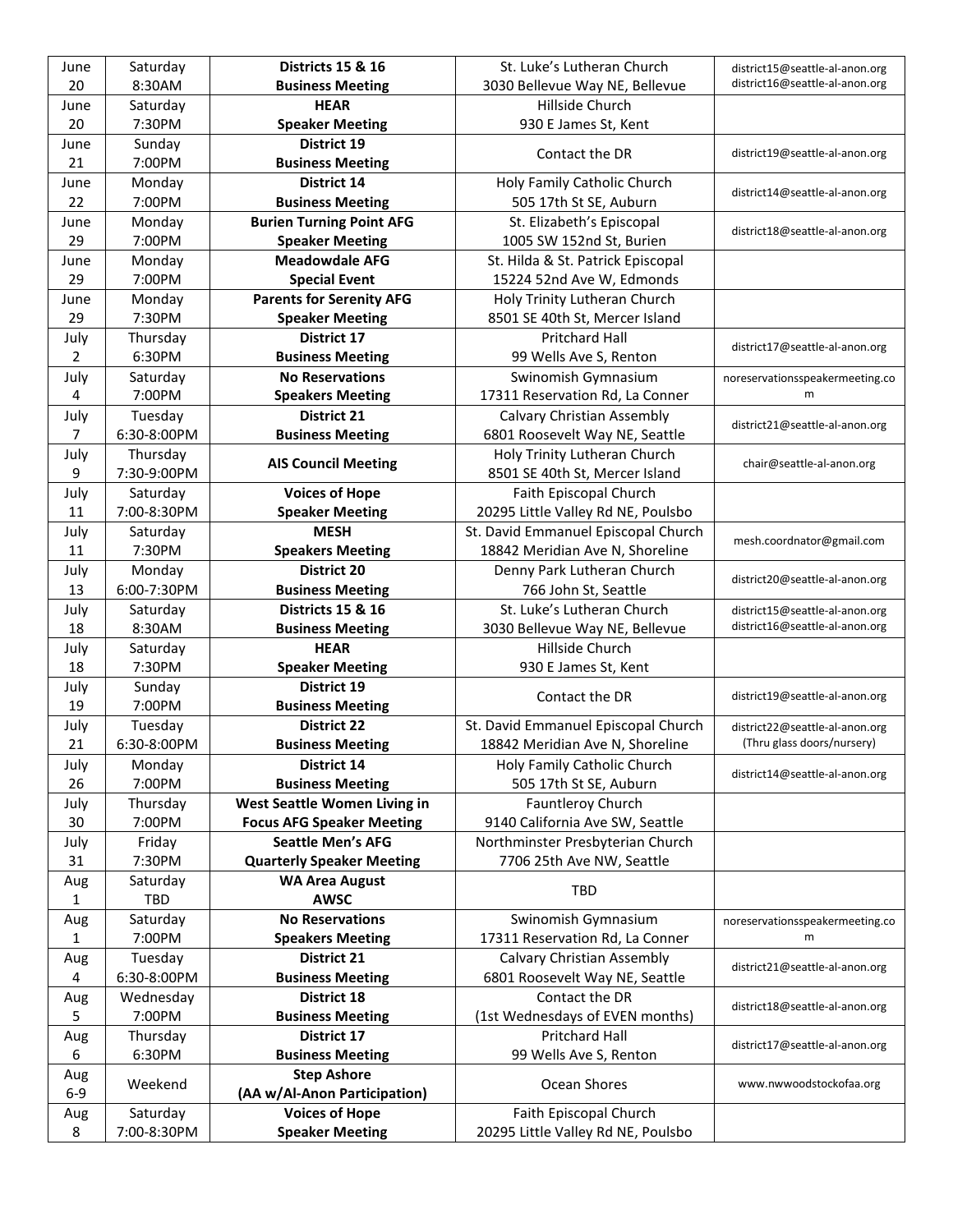| Aug          | Saturday    | <b>MESH</b>                     | St. David Emmanuel Episcopal Church | mesh.coordnator@gmail.com       |
|--------------|-------------|---------------------------------|-------------------------------------|---------------------------------|
| 8            | 7:30PM      | <b>Speakers Meeting</b>         | 18842 Meridian Ave N, Shoreline     |                                 |
| Aug          | Monday      | <b>District 20</b>              | Denny Park Lutheran Church          | district20@seattle-al-anon.org  |
| 10           | 6:00-7:30PM | <b>Business Meeting</b>         | 766 John St, Seattle                |                                 |
| Aug          | Thursday    | <b>AIS Council Meeting</b>      | Holy Trinity Lutheran Church        | chair@seattle-al-anon.org       |
| 13           | 7:30-9:00PM |                                 | 8501 SE 40th St, Mercer Island      |                                 |
| Aug          | Saturday    | <b>Districts 15 &amp; 16</b>    | St. Luke's Lutheran Church          | district15@seattle-al-anon.org  |
| 15           | 8:30AM      | <b>Business Meeting</b>         | 3030 Bellevue Way NE, Bellevue      | district16@seattle-al-anon.org  |
| Aug          | Saturday    | <b>HEAR</b>                     | Hillside Church                     |                                 |
| 15           | 7:30PM      | <b>Speaker Meeting</b>          | 930 E James St, Kent                |                                 |
| Aug          | Sunday      | District 19                     | Contact the DR                      | district19@seattle-al-anon.org  |
| 16           | 7:00PM      | <b>Business Meeting</b>         |                                     |                                 |
| Aug          | Tuesday     | <b>District 22</b>              | St. David Emmanuel Episcopal Church | district22@seattle-al-anon.org  |
| 18           | 6:30-8:00PM | <b>Business Meeting</b>         | 18842 Meridian Ave N, Shoreline     | (Thru glass doors/nursery)      |
| Aug          | Thursday    | <b>Terrace View AFG</b>         | Gloria Dei Lutheran Church          | 6:30PM Potluck                  |
| 20           | 6:30-8:30PM | <b>Speaker Meeting</b>          | 3215 Larch Way, Lynnwood            |                                 |
| Aug          | Monday      | <b>District 14</b>              | Holy Family Catholic Church         | district14@seattle-al-anon.org  |
| 24           | 7:00PM      | <b>Business Meeting</b>         | 505 17th St SE, Auburn              |                                 |
| Aug          | Monday      | <b>Burien Turning Point AFG</b> | St. Elizabeth's Episcopal           | district18@seattle-al-anon.org  |
| 31           | 7:00PM      | <b>Speaker Meeting</b>          | 1005 SW 152nd St, Burien            |                                 |
| Aug          | Monday      | <b>Meadowdale AFG</b>           | St. Hilda & St. Patrick Episcopal   |                                 |
| 31           | 7:00PM      | <b>Special Event</b>            | 15224 52nd Ave W, Edmonds           |                                 |
| Aug          | Monday      | <b>Parents for Serenity AFG</b> | Holy Trinity Lutheran Church        |                                 |
| 31           | 7:30PM      | <b>Speaker Meeting</b>          | 8501 SE 40th St, Mercer Island      |                                 |
| Sept         | Tuesday     | <b>District 21</b>              | Calvary Christian Assembly          |                                 |
| $\mathbf{1}$ | 6:30-8:00PM | <b>Business Meeting</b>         | 6801 Roosevelt Way NE, Seattle      | district21@seattle-al-anon.org  |
| Sept         | Thursday    | District 17                     | <b>Pritchard Hall</b>               |                                 |
| 3            | 6:30PM      | <b>Business Meeting</b>         | 99 Wells Ave S, Renton              | district17@seattle-al-anon.org  |
| Sept         | Saturday    | <b>No Reservations</b>          | Swinomish Gymnasium                 | noreservationsspeakermeeting.co |
| 5            | 7:00PM      | <b>Speakers Meeting</b>         | 17311 Reservation Rd, La Conner     | m                               |
| Sept         | Thursday    | <b>AIS Council Meeting</b>      | Holy Trinity Lutheran Church        | chair@seattle-al-anon.org       |
| 10           | 7:30-9:00PM |                                 | 8501 SE 40th St, Mercer Island      |                                 |
| Sept         | Saturday    | <b>Voices of Hope</b>           | Faith Episcopal Church              |                                 |
| 12           | 7:00-8:30PM | <b>Speaker Meeting</b>          | 20295 Little Valley Rd NE, Poulsbo  |                                 |
| Sept         | Saturday    | <b>MESH</b>                     | St. David Emmanuel Episcopal Church | mesh.coordnator@gmail.com       |
| 12           | 7:30PM      | <b>Speakers Meeting</b>         | 18842 Meridian Ave N, Shoreline     |                                 |
| Sept         | Monday      | <b>District 20</b>              | Denny Park Lutheran Church          | district20@seattle-al-anon.org  |
| 14           | 6:00-7:30PM | <b>Business Meeting</b>         | 766 John St, Seattle                |                                 |
| Sept         | Tuesday     | <b>District 22</b>              | St. David Emmanuel Episcopal Church | district22@seattle-al-anon.org  |
| 15           | 6:30-8:00PM | <b>Business Meeting</b>         | 18842 Meridian Ave N, Shoreline     | (Thru glass doors/nursery)      |
| Sept         | Saturday    | <b>Districts 15 &amp; 16</b>    | St. Luke's Lutheran Church          | district15@seattle-al-anon.org  |
| 19           | 8:30AM      | <b>Business Meeting</b>         | 3030 Bellevue Way NE, Bellevue      | district16@seattle-al-anon.org  |
| Sept         | Saturday    | <b>HEAR</b>                     | Hillside Church                     |                                 |
| 19           | 7:30PM      | <b>Speaker Meeting</b>          | 930 E James St, Kent                |                                 |
| Sept         | Sunday      | District 19                     | Contact the DR                      | district19@seattle-al-anon.org  |
| 20           | 7:00PM      | <b>Business Meeting</b>         |                                     |                                 |
| Sept         | Monday      | District 14                     | Holy Family Catholic Church         | district14@seattle-al-anon.org  |
| 28           | 7:00PM      | <b>Business Meeting</b>         | 505 17th St SE, Auburn              |                                 |
| Oct          | Thursday    | District 17                     | Pritchard Hall                      | district17@seattle-al-anon.org  |
| $\mathbf{1}$ | 6:30PM      | <b>Business Meeting</b>         | 99 Wells Ave S, Renton              |                                 |
| Oct          |             | <b>WA Area</b>                  | TBD                                 |                                 |
| $2 - 4$      | Weekend     | <b>Fall Assembly</b>            |                                     | chair@seattle-al-anon.org       |
| Oct          | Saturday    | <b>No Reservations</b>          | Swinomish Gymnasium                 | noreservationsspeakermeeting.co |
| 3            | 7:00PM      | <b>Speakers Meeting</b>         | 17311 Reservation Rd, La Conner     | m                               |
| Oct          | Tuesday     | <b>District 21</b>              | Calvary Christian Assembly          |                                 |
| 6            | 6:30-8:00PM | <b>Business Meeting</b>         | 6801 Roosevelt Way NE, Seattle      | district21@seattle-al-anon.org  |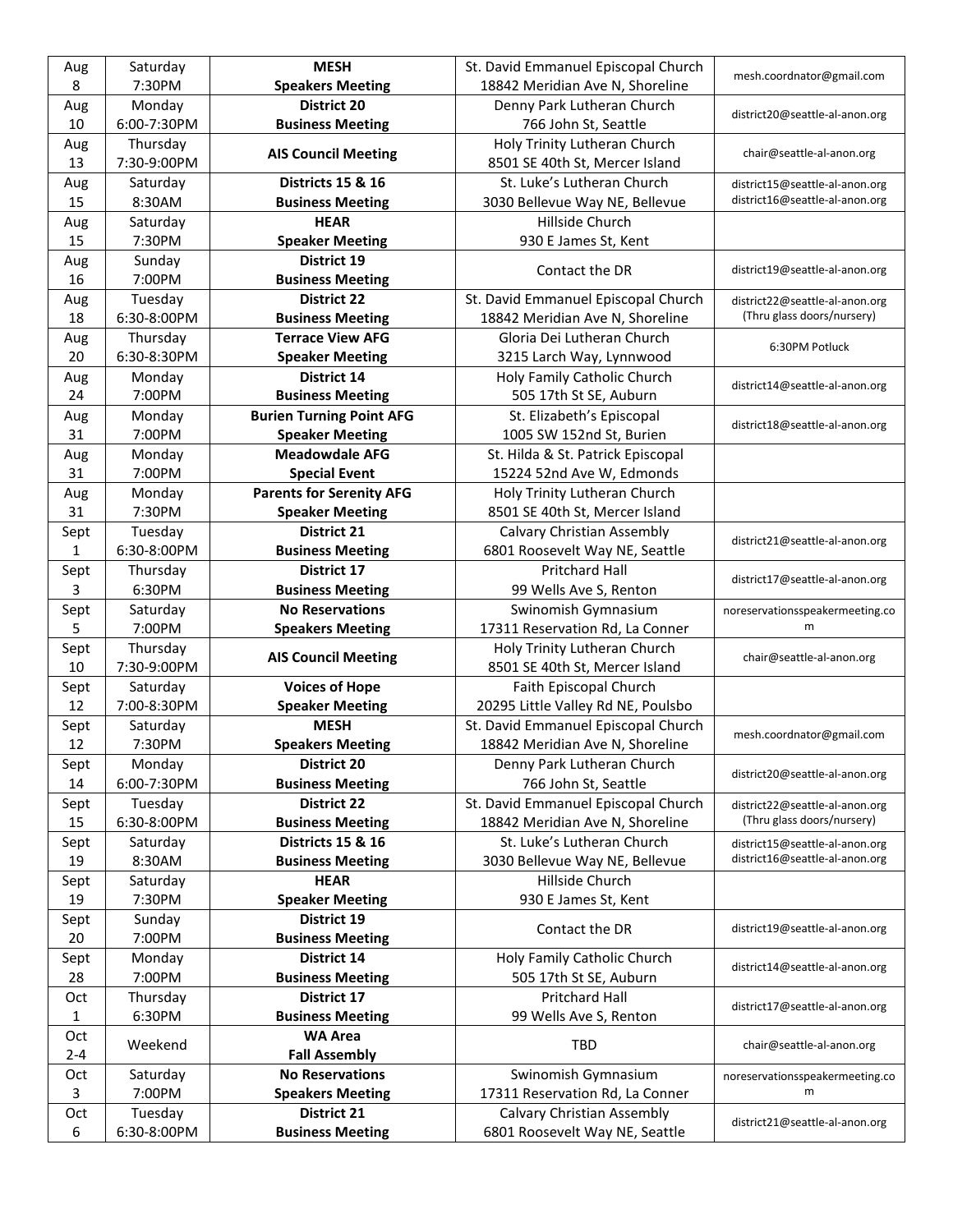| Oct     | Wednesday   | <b>District 18</b>               | Contact the DR                      |                                 |
|---------|-------------|----------------------------------|-------------------------------------|---------------------------------|
| 7       | 7:00PM      | <b>Business Meeting</b>          | (1st Wednesdays of EVEN months)     | district18@seattle-al-anon.org  |
| Oct     | Thursday    |                                  | Holy Trinity Lutheran Church        |                                 |
| 8       | 7:30-9:00PM | <b>AIS Council Meeting</b>       | 8501 SE 40th St, Mercer Island      | chair@seattle-al-anon.org       |
| Oct     | Saturday    | <b>Voices of Hope</b>            | Faith Episcopal Church              |                                 |
| 10      | 7:00-8:30PM | <b>Speaker Meeting</b>           | 20295 Little Valley Rd NE, Poulsbo  |                                 |
| Oct     | Saturday    | <b>MESH</b>                      | St. David Emmanuel Episcopal Church |                                 |
| 10      | 7:30PM      | <b>Speakers Meeting</b>          | 18842 Meridian Ave N, Shoreline     | mesh.coordnator@gmail.com       |
| Oct     | Monday      | <b>District 20</b>               | Denny Park Lutheran Church          |                                 |
| 12      | 6:00-7:30PM | <b>Business Meeting</b>          | 766 John St, Seattle                | district20@seattle-al-anon.org  |
| Oct     | Saturday    | <b>Districts 15 &amp; 16</b>     | St. Luke's Lutheran Church          | district15@seattle-al-anon.org  |
| 17      | 8:30AM      | <b>Business Meeting</b>          | 3030 Bellevue Way NE, Bellevue      | district16@seattle-al-anon.org  |
| Oct     | Saturday    | <b>HEAR</b>                      | Hillside Church                     |                                 |
| 17      | 7:30PM      | <b>Speaker Meeting</b>           | 930 E James St, Kent                |                                 |
| Oct     | Sunday      | District 19                      |                                     |                                 |
| 18      | 7:00PM      | <b>Business Meeting</b>          | Contact the DR                      | district19@seattle-al-anon.org  |
| Oct     | Tuesday     | <b>District 22</b>               | St. David Emmanuel Episcopal Church | district22@seattle-al-anon.org  |
| 20      | 6:30-8:00PM | <b>Business Meeting</b>          | 18842 Meridian Ave N, Shoreline     | (Thru glass doors/nursery)      |
| Oct     | Monday      | District 14                      | Holy Family Catholic Church         |                                 |
| 26      | 7:00PM      | <b>Business Meeting</b>          | 505 17th St SE, Auburn              | district14@seattle-al-anon.org  |
| Oct     | Thursday    | West Seattle Women Living in     | <b>Fauntleroy Church</b>            |                                 |
| 29      | 7:00PM      | <b>Focus AFG Speaker Meeting</b> | 9140 California Ave SW, Seattle     |                                 |
| Oct     | Friday      | <b>Seattle Men's AFG</b>         | Northminster Presbyterian Church    |                                 |
| 30      | 7:30PM      | <b>Quarterly Speaker Meeting</b> | 7706 25th Ave NW, Seattle           |                                 |
| Oct 30- |             | <b>Al-Anon Convention 2020:</b>  | CABINN Scandinavia, Vodroffsvej 55  |                                 |
| Nov 1   | Weekend     | Willingness                      | 1900 Frederiksberg C, Copenhagen    | alanon2018dk@gmail.com          |
| Nov     | Tuesday     | <b>District 21</b>               | Calvary Christian Assembly          |                                 |
| 3       | 6:30-8:00PM | <b>Business Meeting</b>          | 6801 Roosevelt Way NE, Seattle      | district21@seattle-al-anon.org  |
|         |             |                                  |                                     |                                 |
| Nov     | Thursday    | <b>District 17</b>               | <b>Pritchard Hall</b>               |                                 |
| 5       | 6:30PM      | <b>Business Meeting</b>          | 99 Wells Ave S, Renton              | district17@seattle-al-anon.org  |
| Nov     | Saturday    | <b>No Reservations</b>           | Swinomish Gymnasium                 | noreservationsspeakermeeting.co |
| 7       | 7:00PM      | <b>Speakers Meeting</b>          | 17311 Reservation Rd, La Conner     | m                               |
| Nov     | Monday      | <b>District 20</b>               | Denny Park Lutheran Church          |                                 |
| 9       | 6:00-7:30PM | <b>Business Meeting</b>          | 766 John St, Seattle                | district20@seattle-al-anon.org  |
| Nov     | Thursday    |                                  | Holy Trinity Lutheran Church        |                                 |
| 12      | 7:30-9:00PM | <b>AIS Council Meeting</b>       | 8501 SE 40th St, Mercer Island      | chair@seattle-al-anon.org       |
| Nov     | Saturday    | <b>Voices of Hope</b>            | Faith Episcopal Church              |                                 |
| 14      | 7:00-8:30PM | <b>Speaker Meeting</b>           | 20295 Little Valley Rd NE, Poulsbo  |                                 |
| Nov     | Saturday    | <b>MESH</b>                      | St. David Emmanuel Episcopal Church |                                 |
| 14      | 7:30PM      | <b>Speakers Meeting</b>          | 18842 Meridian Ave N, Shoreline     | mesh.coordnator@gmail.com       |
| Nov     | Sunday      | District 19                      |                                     |                                 |
| 15      | 7:00PM      | <b>Business Meeting</b>          | Contact the DR                      | district19@seattle-al-anon.org  |
| Nov     | Tuesday     | <b>District 22</b>               | St. David Emmanuel Episcopal Church | district22@seattle-al-anon.org  |
| 17      | 6:30-8:00PM | <b>Business Meeting</b>          | 18842 Meridian Ave N, Shoreline     | (Thru glass doors/nursery)      |
| Nov     | Thursday    | <b>Terrace View AFG</b>          | Gloria Dei Lutheran Church          |                                 |
| 19      | 6:30-8:30PM | <b>Speaker Meeting</b>           | 3215 Larch Way, Lynnwood            | 6:30PM Potluck                  |
| Nov     | Saturday    | <b>Districts 15 &amp; 16</b>     | St. Luke's Lutheran Church          | district15@seattle-al-anon.org  |
| 21      | 8:30AM      | <b>Business Meeting</b>          | 3030 Bellevue Way NE, Bellevue      | district16@seattle-al-anon.org  |
| Nov     | Saturday    | <b>HEAR</b>                      | Hillside Church                     |                                 |
| 21      | 7:30PM      | <b>Speaker Meeting</b>           | 930 E James St, Kent                |                                 |
| Nov     | Monday      | District 14                      | Holy Family Catholic Church         |                                 |
| 23      | 7:00PM      | <b>Business Meeting</b>          | 505 17th St SE, Auburn              | district14@seattle-al-anon.org  |
| Nov     | Monday      | <b>Burien Turning Point AFG</b>  | St. Elizabeth's Episcopal           |                                 |
| 30      | 7:00PM      | <b>Speaker Meeting</b>           | 1005 SW 152nd St, Burien            | district18@seattle-al-anon.org  |
| Nov     | Monday      | <b>Meadowdale AFG</b>            | St. Hilda & St. Patrick Episcopal   |                                 |